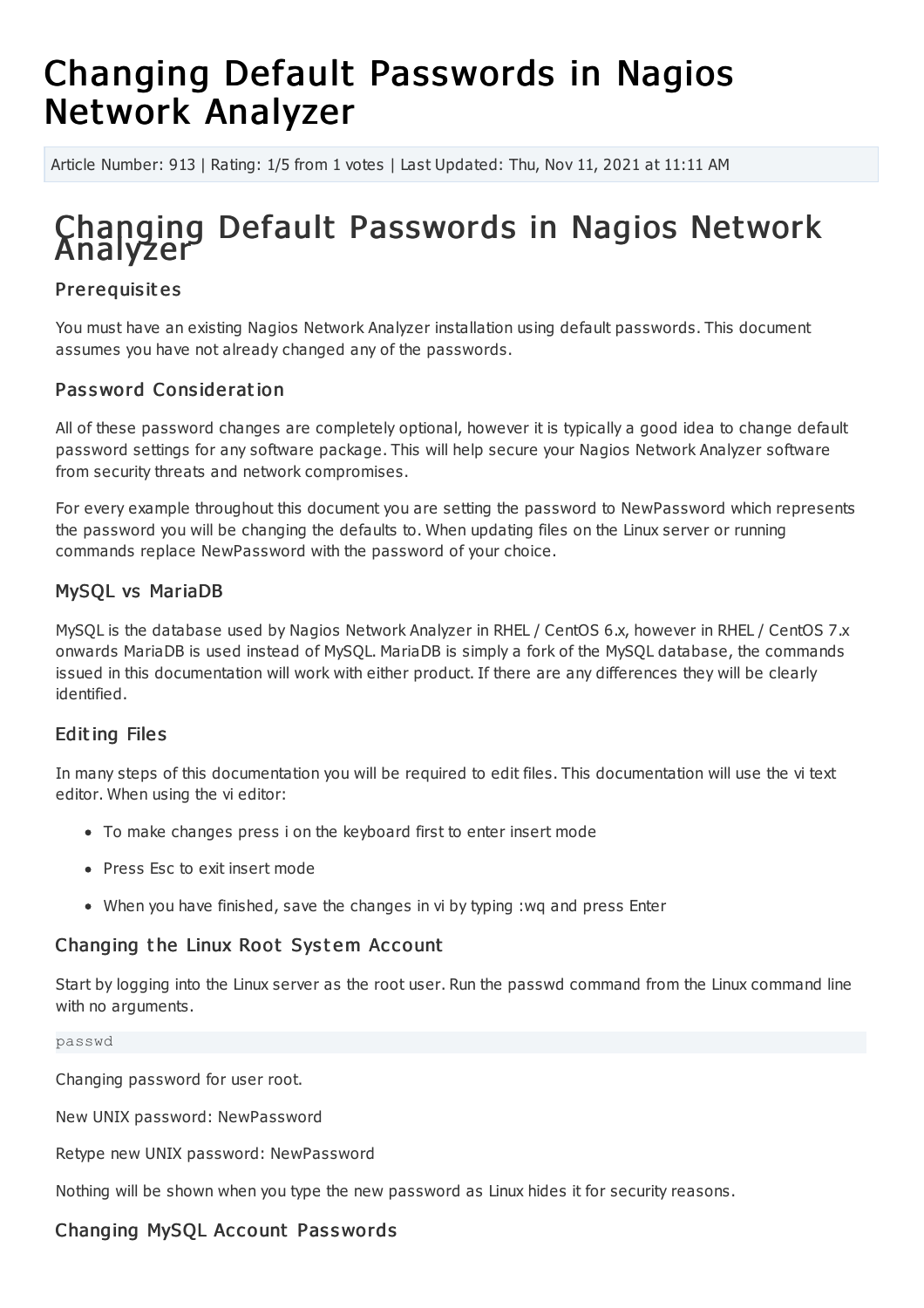There are two important accounts for the MySQL database in a Nagios Network Analyzer installation: root and nagiosna. Each must be changed individually and in several places. This will by done from the Linux command line as the root user.

## ROOT

First you will change the password for the root user in the MySQL database. To do so you will use the mysqladmin command and enter a new password, replace your new password in the command for NewPassword. Note the old password is welcome.

mysqladmin -u root password NewPassword

Next you will need to alter the files where the password for the root user is referenced. Locate the old password and replace it with your NewPassword.

/usr/local/nagiosna/scripts/restore\_na.sh

Replace mysqlpass="nagiosna" with mysqlpass="NewPassword"

#### NAGIOSNA

Altering users passwords with MySQL requires a few different commands and different files will need to be modified. The following commands will be used to alter the fusion user account for the MySQL database.

After executing this command you will be prompted for the MySQL root password.

mysql -u root -p

You are now logged into the mysql command interface, this is indicated by the mysql> OR MariaDB [(none0]> prompt. Type each command as follows:

use mysql;

set password for 'nagiosna'@localhost= password('NewPassword');

flush privileges;

quit;

Next you need to alter the files where the password for the nagiosna user is referenced.

vi /var/www/html/nagiosna/application/config/config.local.php

#### $$config['db']['hostname'] = 'localhost';$

 $$config['db']['usemame'] = 'nagiosna';$ 

 $$config['db']['password'] = 'nagiosna';$ 

#### $$config['db']['database'] = 'nagiosna';$

Replace \$config['db']['password'] = 'nagiosna' with 'NewPassword'

Save the file, you have finished making changes.

Posted by: rspielman - Thu, Nov 11, 2021 at 11:11 AM. This article has been viewed 907 times.